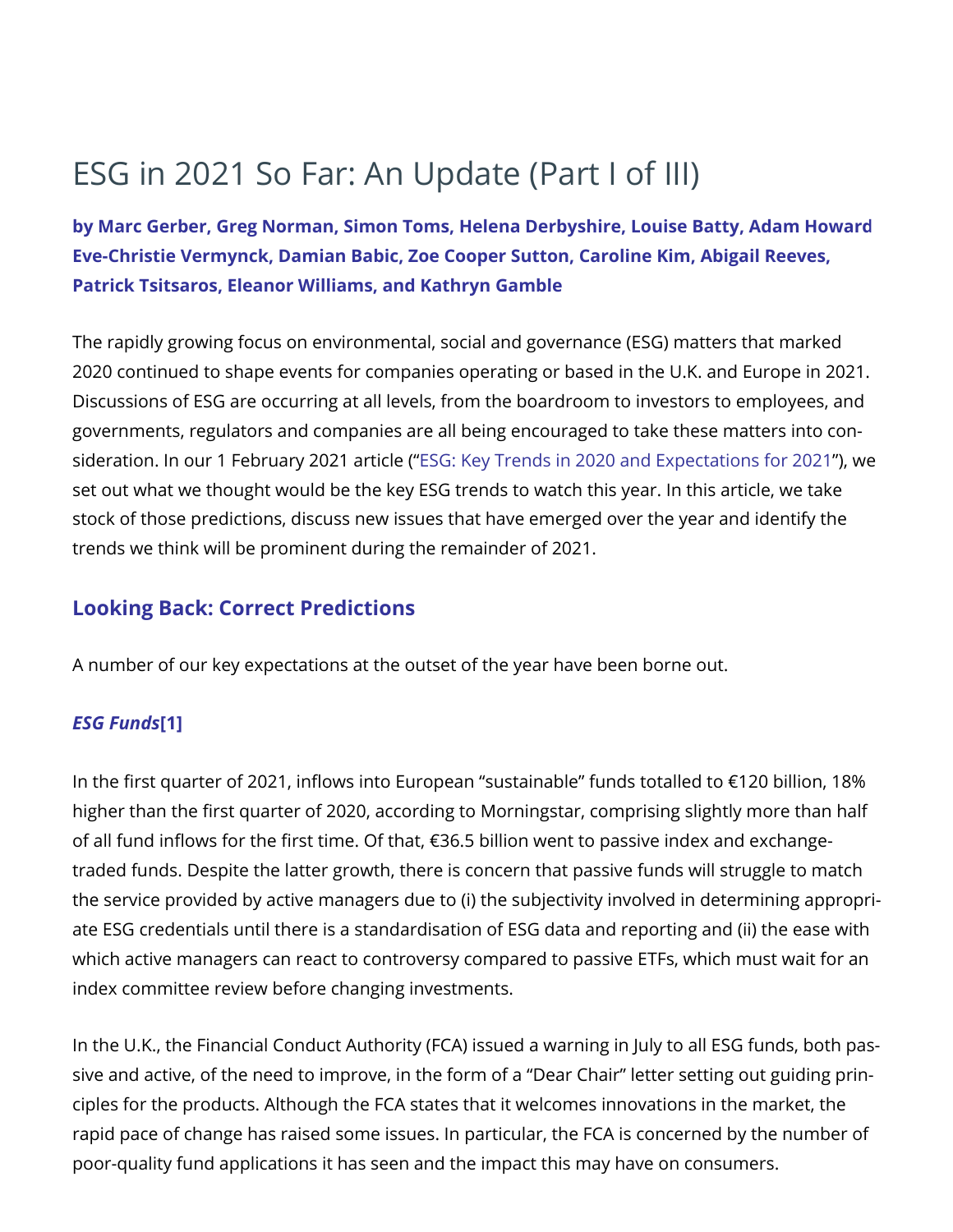The FCA's guidelines are based on three principles:

- i. the design of the fund and disclosure of its ESG investment strategy should be fairly reflected in the fund's documentation;
- ii. the implementation of the fund's ESG investment strategy should be appropriately resourced and consistent with its disclosed objectives; and
- iii. ESG-related information disclosed by the fund should be easily available and comprehensible for investors to enable them to make investment decisions.

It will be of particular interest over the next few months to see the impact, if any, that these new guidelines have on the ESG fund application process.

## <span id="page-1-0"></span>*Sustainable Finance Market***[\[2\]](#page-3-1)**

As we predicted in February 2021, the market for green bonds has boomed. According to a report by the Climate Bond Initiative, global issuance of green bonds is on track to reach between \$400 billion and \$500 billion in 2021, nearly double the record high of \$270 billion in 2020, with \$54 billion invested in ESG bond funds in the first five months of 2021 alone.

Moreover, the sustainable finance market has continued to expand beyond green bonds. Although non-investment-grade sustainability-linked notes only appeared for the first time in March 2021, they have proved popular in Europe, with €3.44 billion worth issued by June. Nearly two-thirds (65%) of widely syndicated leveraged loans in the European market contained an ESG pricing ratchet in Q2 2021, adjusting the margin on the debt based on ESG-related performance. This is a very significant development, given that ESG pricing ratchets were largely an investment grade phenomenon in 2020.

The growth of this market reflects both investors' increased focus on ESG and the appeal of lower borrowing costs that green debt offers governments and companies. This so-called "greenium" can be difficult to measure given the rarity of concurrent issuances of green and conventional instruments. However, there is a direct comparison available in Germany, where the benchmark green government bond has a yield around 0.05% points lower than its conventional "twin". The pricing of the so-called green Bund is the same as the standard bond, yet investors have accepted the lower return on the former. This has led to concerns that the market could be a bubble waiting to burst.

There are also concerns about "greenwashing" as the market moves beyond investment grade products. For instance, despite requirements that green instruments contain specific terms on the use of proceeds, many of those instruments state that the issuer may not be able to use the proceeds for the intended purposes. That gives borrowers an out and calls into question the validity of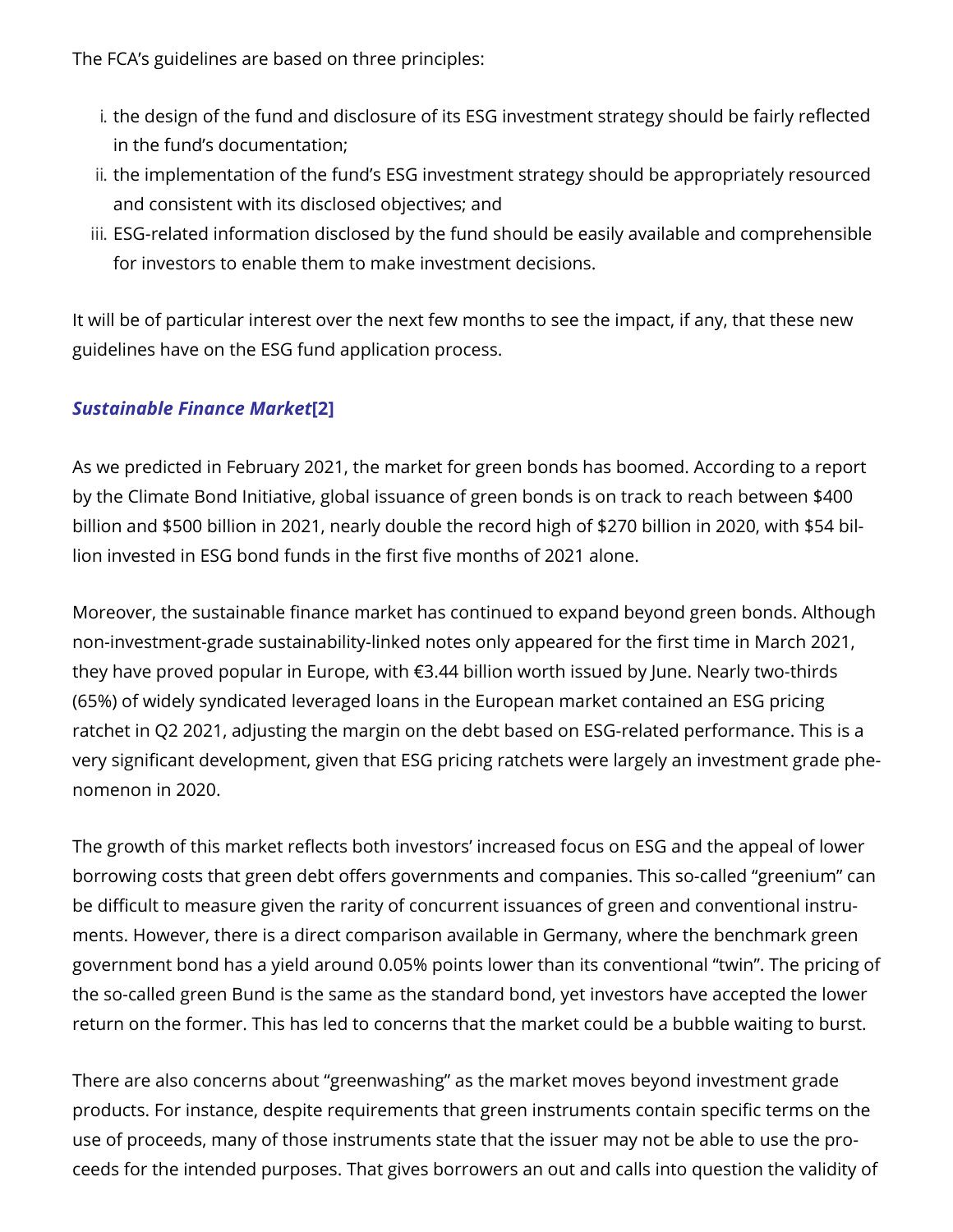the "green" label. As a result, the International Capital Market Association has updated its green and social bond principles, which are the global standard for a \$1.6 trillion market, putting a greater focus on transparency. The principles recommend a framework for the instruments, external review of the key performance indicators (KPIs) used to measure sustainability achievements and more information at issuer-level in order to build confidence among investors.

The EU also intends to introduce more stringent rules requiring impact reporting and external reviews in order for a product to be labelled as a "European Green Bond". Issuers will need to make extra efforts to qualify for that designation, but the intention is to achieve cheaper borrowing costs because investors appear willing to pay a premium for ethical quality. (We discuss greenwashing further in the final section below.)

## <span id="page-2-0"></span>*ESG Activism***[\[3\]](#page-3-2)**

As predicted, activists of various sorts pressed companies aggressively on ESG issues this year. Through 9 June 2021, globally there had been 169 ESG shareholder proposals in the 2021 annual general meeting season, which have garnered average support of almost 34% of shares voted, primarily supported by fund managers that are becoming increasingly vocal about their support for ESG proposals. In comparison, only 171 resolutions were filed in the whole of 2020, with support averaging less than 29% of shares voted.

ESG challenges to "Big Oil" captured the most attention. Most notably, activist hedge fund Engine No. 1 elected three directors to the board of Exxon Mobil and sponsored two shareholder proposals that won majority support, all against the board's recommendation. One proposal called for an annual report on lobbying, while the second requests a report describing how the company's lobbying efforts align with the goal of limiting global warming.[\[4\]](#page-3-3)

<span id="page-2-1"></span>Meanwhile, a district court in the Hague ruled in favour of climate campaigners who challenged Royal Dutch Shell's emissions policy. The decision requires the company to take greater action in order to meet the Paris Climate Goals. In the U.K., BP successfully defended a call for greater action on climate change, but the resolution received 21% of the votes, meaning the company will have to return to investors to discuss their concerns, in accordance with the U.K. Corporate Governance Code.

Some commentators have argued that Engine No. 1 only succeeded due to Exxon's ESG and financial performance, making the company a traditional activist target. Others have emphasised that the shareholder pressure may not reduce the use of oil and gas or emissions from their production; that it may simply result in energy assets changing hands. Even if listed companies make divestments in order to meet carbon emissions targets, there remain plenty of private and state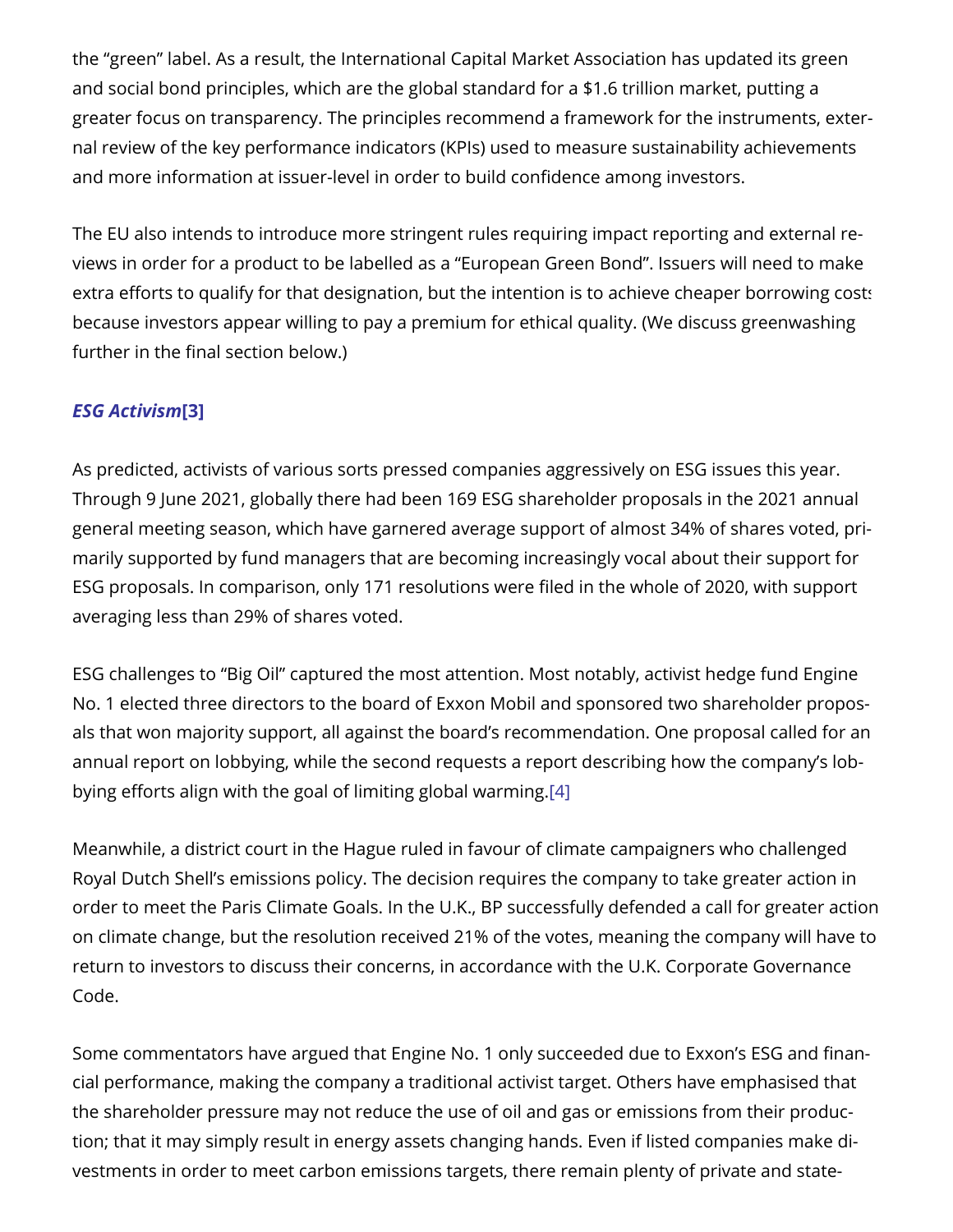owned buyers willing to purchase these assets. As a result, the impact of such activism is perhaps overstated. Currently, only 12% of oil and gas reserves are held by public companies.

The past six months signal a shift in favour of ESG activism and Big Oil is unlikely to be the only focus as other investors and campaigners push on ESG issues. Several companies have recently received requests to disclose the company's race and gender diversity figures and activists requested information about fashion house Hugo Boss's supply chains.

This is *Part I* of a three-part post. *Part II* will continue to examine previous ESG predictions for companies based in the U.K. and Europe in 2021. *Part III* will discuss new areas of interest in the ESG field and make new predictions.

#### **Footnotes**

<span id="page-3-0"></span>[\[1\]](#page-0-0) *Financial Times*, "Rise of ESG renews debate over whether passive funds can deliver" (25 June 2021); FT Adviser, "FCA warns on 'poor-quality' ESG fund applications" (19 July 2021); Financial Conduct Authority, "Authorised ESG & Sustainable Investment [Funds: improving](https://www.fca.org.uk/publication/correspondence/dear-chair-letter-authorised-esg-sustainable-investment-funds.pdf) quality and clarity" (19 July 2021)

<span id="page-3-1"></span>[\[2\]](#page-1-0) *Financial Times*, "Investors pile \$54 billion in to ESG bond funds in fiery start to 2021" (25 June 2021); Forbes, "How green are green bonds" (2 June 2021); *Climate Bond Initiative* "Sovereign, Green, Social, and Sustainability Bond Survey: The ultimate power to transform the market" (24 January 2021); *LCD*, "ESG goes mainstream across global leveraged finance markets in 2021" (25 June 2021); *Covenant Review*, "ESG Trendlines in European Leveraged Loans ― Q2 2021" (14 July 2021); *Financial Times*, "Borrowers tap hot ESG demand to sell green bonds at a premium" (9 April 2021); ICMA, "*Green & Social Bond Principles 2021 edition issued*" (10 June 2021); Bloomberg, "EU's gold standard in green will command biggest debt premiums" (10 July 2021); *Corporate Counsel*, "Sustainable Finance: Green Bonds Shine ― But It's Not Easy Being Green" (10 June 2021).

<span id="page-3-2"></span>[\[3\]](#page-2-0) *Financial Times*, "BP dodges new climate target calls as activist pressure grows" (12 May 2021); Bloomberg, "The world's biggest investors get louder about ESG" (9 June 2021); Bloomberg, "Shareholder activism campaigns rebound out of pandemic" (21 June 2021); *Financial Times*, "A \$140 billion asset sale: the investors cashing in on Big Oil's push to net zero" (6 July 2021); Bloomberg, "After Exxon, activism's next shareholder victory could be the S in ESG" (15 June 2021).

<span id="page-3-3"></span>[\[4\]](#page-2-1) See "What the Exxon Mobil [Shareholder](https://www.skadden.com/insights/publications/2021/06/the-informed-board/what-the-exxon-mobil-shareholder-votes-mean) Votes Mean" in Skadden's publication *The Informed Board* (16 June 2021).